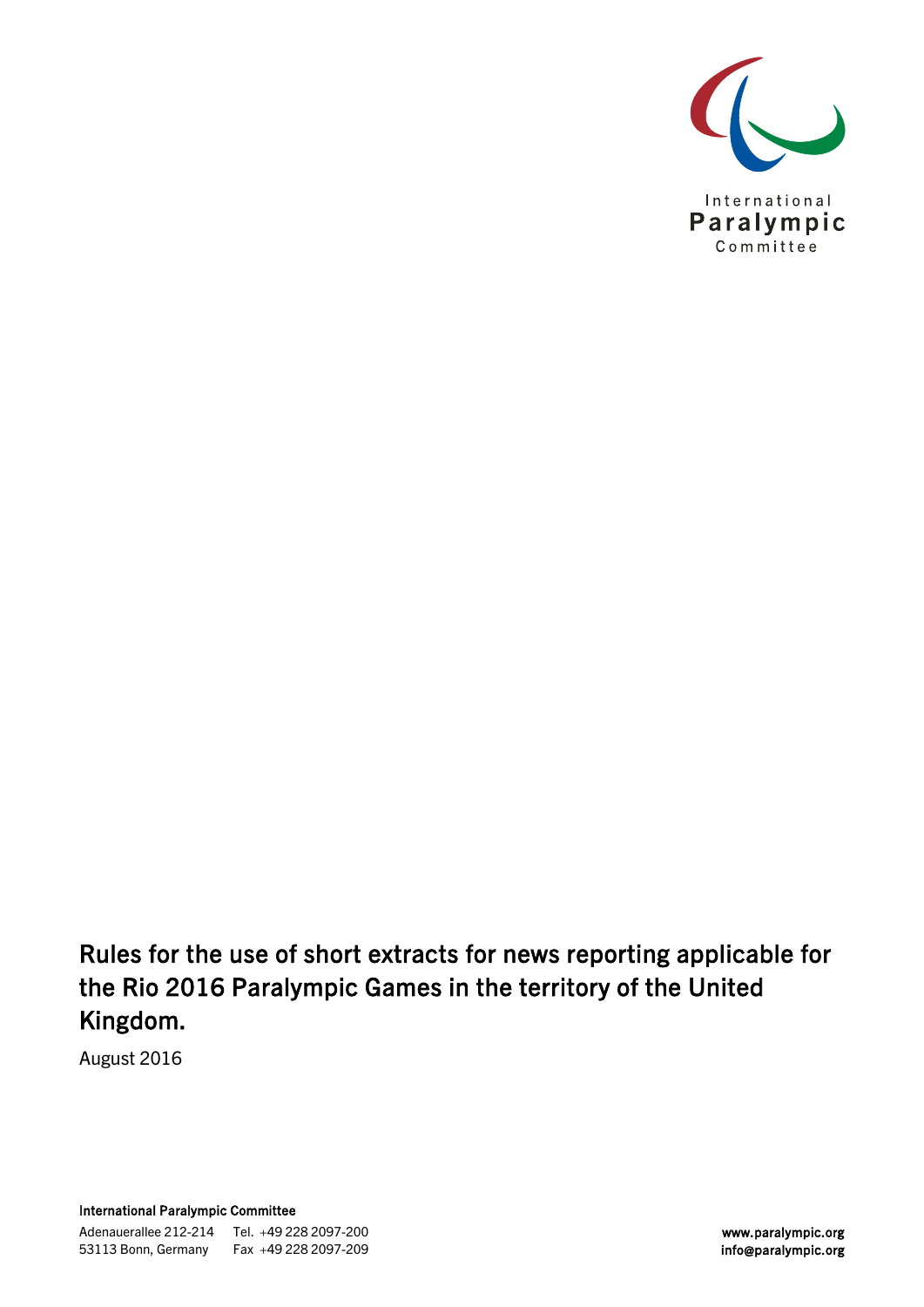

# A. INTRODUCTION

The IPC governs the Paralympic Movement and is the exclusive owner of the Paralympic Games and owns all rights and data relating thereto. In particular all rights relating to the organisation of the Paralympic Games, their exploitation, broadcasting, recording, representation, reproduction, access and dissemination in any form and by any means or mechanisms whatsoever, whether now existing or developed in the future belong to the IPC. The IPC in conjunction with the respective Organising Committee determines the conditions of access to Paralympic Venues including to the competitions and sports performances of the Paralympic Games.

These Rules apply within the United Kingdom to the use for news purposes of moving images of the Rio 2016 Paralympic Games to be celebrated in Rio de Janeiro, Brazil (the "Games") by non-rights holding Television Broadcasters, Radio Broadcasters and News Media Organisations (together referred to as "Non-Rights Holders"). All Paralympic Material is subject to and protected by national and international copyright laws throughout the world, and such copyrights are the exclusive property of the IPC.

Capitalised terms used in these Rules have the meaning set out in the Definitions section at the end of these Rules.

Only those organisations that have been granted the right by the IPC to broadcast Paralympic Material for a particular territory ("Rights Holders") may do so. No other organisation may broadcast or distribute audio-visual or audio-only coverage of any Paralympic event, including training venues, sporting action, the Opening Ceremony, the Closing Ceremony, victory ceremonies, mixed zones, interviews or other activities which occur at Paralympic Venues, including the Olympic Park Common Domain, Medals Plaza, Paralympic villages and Village Square, during the Paralympic Games Period except as permitted by these Rules.

These Rules apply to Television broadcasting, radio broadcasting, Internet (including newspaper websites), mobile platforms and other digital media news products and services.

These Rules are subject to applicable national laws and regulations, including any "fair dealing", "fair use" or equivalent provisions in national copyright laws throughout the world.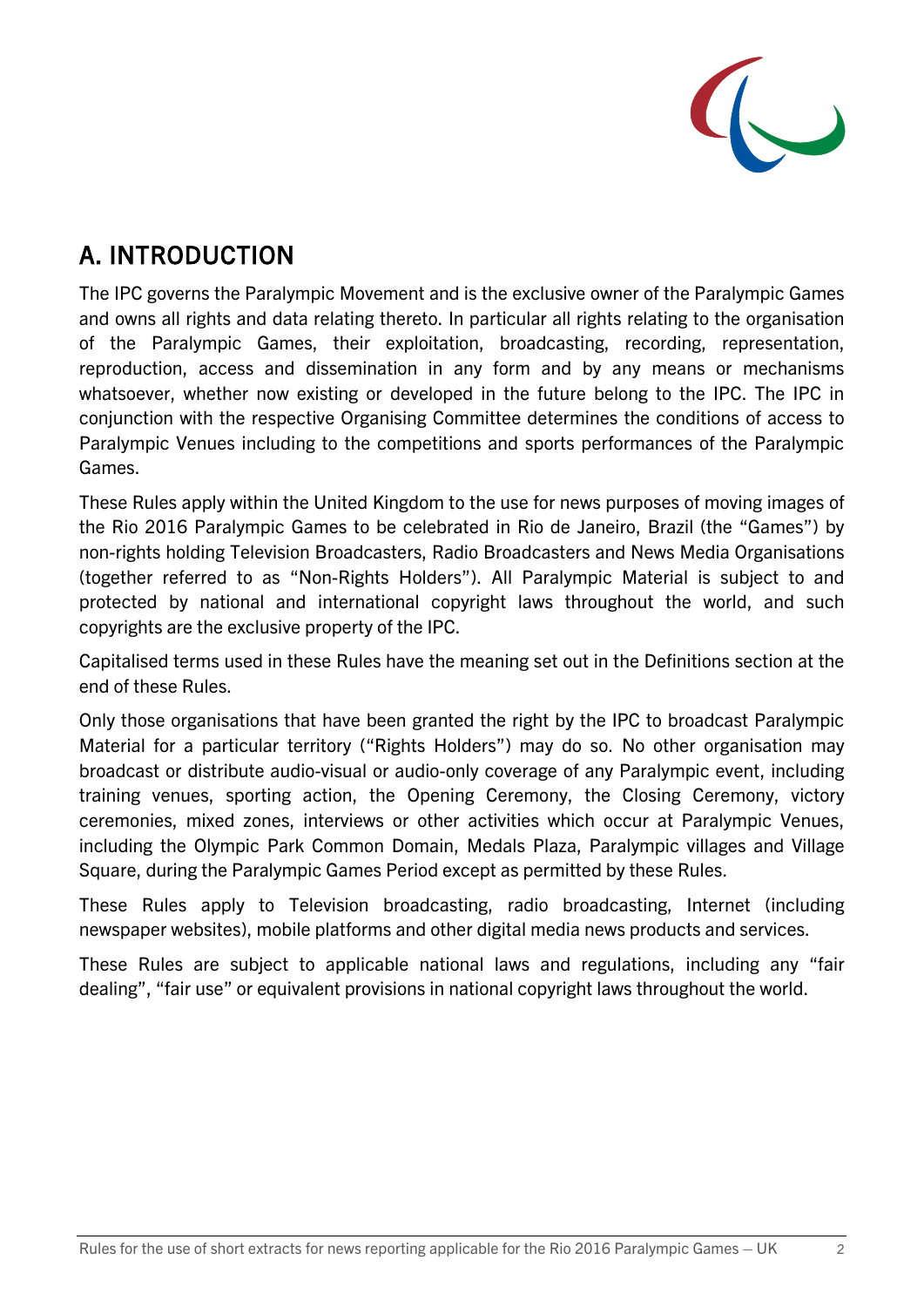

## B. ACCESS TO PARALYMPIC MATERIAL

- 1) Sources of Paralympic Material for editing and broadcasting of Short Extracts for News Reporting. Non-Rights Holders may make arrangements to gain access to Paralympic Material for use in News Programming in accordance with these Rules via one or more of the following sources:
	- a) Channel Four Television Corporation ('C4') "off-air";
	- b) The Host Broadcaster (OBS). It is envisaged that the OBS will make available at 10.00 local time a daily, 5-minute international news package consisting of short extracts of newsworthy footage from the previous day, which may be accessed by Non-Rights Holders for the purposes of selecting and editing Short Extracts for use in news reporting by means of Non-Television Delivery strictly in accordance with these Rules (and for the avoidance of doubt not for any other purposes); and
	- c) Authorised News Agencies having an agreement with the IPC for making the 5 minute international news package referred to in 1 (b) above available.
- 2) Arrangements, costs of access and technical charges. Non-Rights Holders shall be responsible for making their own arrangements, at their own cost, for gaining access to Paralympic Material using one or more of the sources set out in paragraph 1 above. In respect of the sources referred to at paragraphs 1(a) and 1(c) above, Non-Rights Holders must negotiate directly with Rights Holders and/or Authorised News Agencies (as appropriate) and pay such fees and technical charges as are agreed between them. In respect of the sources referred to at paragraphs 1(b) above, Non-Rights Holders must negotiate directly with OBS and pay such fees and technical charges as are agreed between them, having regard to the prevailing applicable rate card for access and services.

In respect of the source referred to in paragraph (1)(a), Non-Rights Holders shall use best endeavours to eliminate any of the Rights Holder's commentary from a Short Extract and shall not in any event use the commentary in a derogatory way.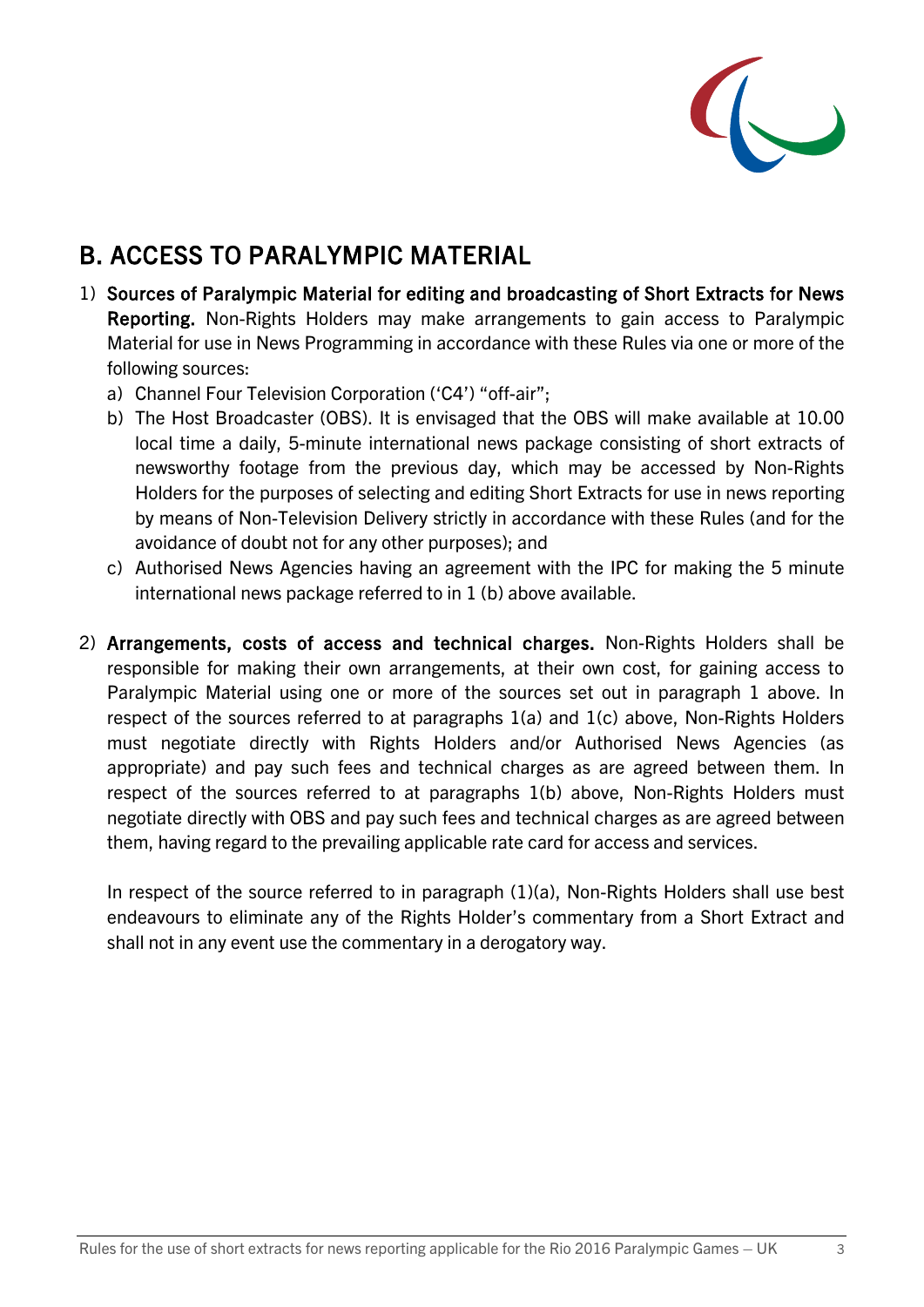

## C. RULES APPLICABLE TO THE USE OF SHORT EXTRACTS FOR NEWS REPORTING BY MEANS OF TELEVISION DELIVERY

- 3) All use of Paralympic Material for News Reporting by means of Television Delivery is strictly subject to the following restrictions:
	- a) Use in News Programmes only: Paralympic Material may be used only as a part of bona fide news or sports news programmes of which the actual news or sports news element constitutes the main feature ("News Programmes"). News Programmes shall not be positioned or promoted as Paralympic or Games programmes.
	- b) Three (3) Minutes Per Day: Non-Rights Holders may use a maximum of three (3) minutes of Paralympic Material per day which may be included in no more than six (6) News and/or sports News Programmes provided that no more than two (2) minutes of Paralympic Material may be used in any one News Programme.
- 4) Notwithstanding the rules set out in paragraph 3 above, In the case of an All-News Channel or All-Sports News Channel or All-Sports Channel, such channels may use short extracts of up to two (2) minutes no more than six (6) times per day.
- 5) Courtesy Credit/Rights Holder "Bug": Each use of Paralympic Material in accordance with these Rules must give an on-screen credit to C4 by leaving C4's watermark for the duration of the Short Extract and by adding a super video credit for C4 for a minimum of 4 seconds to read as follows: "Pictures from Channel 4". A Non-Rights Holder shall not add its own logo to the Short Extract.
- 6) Paralympic Material may only be used for a period of twenty four (24) hours following the completion of the event being reported on. After such period, other than through ondemand/catch-up TV as described in 8 below, Non-Rights Holders may only transmit such Paralympic Material as well as other archive Paralympic Material with the express prior written consent of the IPC and C4.
- 7) Internet and Mobile Simulcasting Permitted. To the extent that it is customary for them to do so as part of their normal business operations, Non-Rights Holders are permitted to Simulcast transmissions of News Programmes made by means of Television Delivery (and which contain, in accordance with these Rules, Short Extracts of Paralympic Material) by means of their Internet Websites, Mobile Platforms and Mobile Apps provided that transmission is geo-blocked as described in clause 14.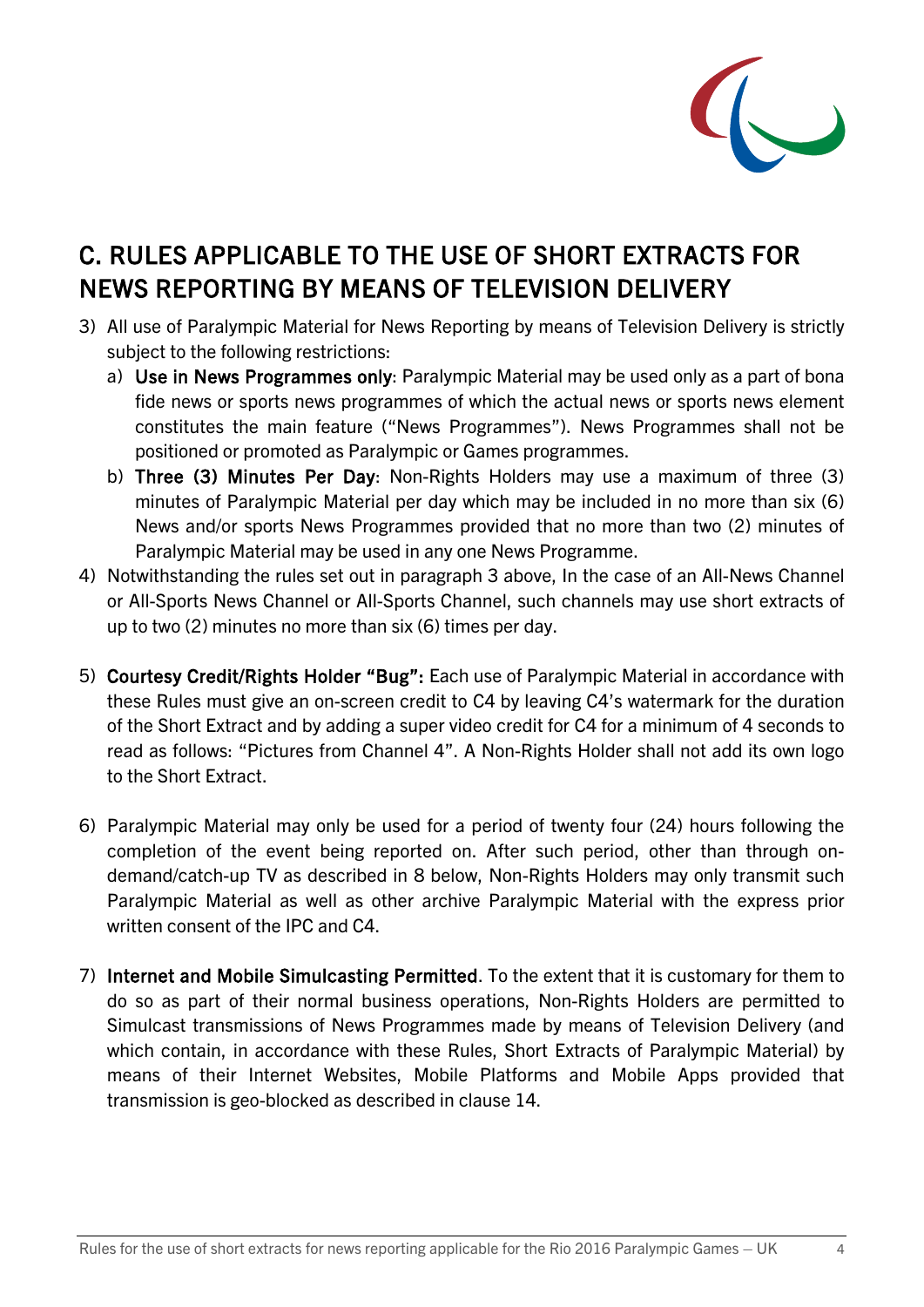

8) On-Demand/Catch-up TV Permitted. To the extent that it is customary for them to do so as part of their normal business operations, Non-Rights Holders are permitted to make available News Programmes which have been transmitted by means of Television Delivery (and which contain, in accordance with these Rules, Short Extracts of Paralympic Material) on their on-demand/catch-up TV services, whereby viewers may choose to watch such News Programmes at a date and time later than the date and time upon which they were initially broadcast. Non-Rights Holders electing to do this must only make available on their ondemand/catch-up TV services the entire News Programme (of which the Paralympic Material is part) without any changes to that transmitted through their normal channel and may not make available on their on-demand/catch-up TV services edited clips of Paralympic Material abstracted from such News Programmes. News Programmes containing Paralympic Material made available on the on-demand/catch-up TV services of Non-Rights Holder may remain available for viewing for a maximum of 24 hours from the date of first transmission of the relevant News Programme. For the avoidance of doubt it is acknowledged that such on-demand/catch-up TV services may be delivered by means of Internet Websites, Mobile Platforms and Mobile Apps provided that transmission is geoblocked as described in clause 14.

## D. RULES APPLICABLE TO USE OF SHORT EXTRACTS FOR NEWS REPORTING BY MEANS OF NON-TELEVISION DELIVERY

- 9) For the purposes of these Rules the expression "Non-Television Delivery" shall mean the making available by Non-Rights Holders in the United Kingdom Short Extracts of Paralympic Material for the purposes of reporting news stories on:
	- a) a single Internet Website of each Non-Rights Holder; and/or
	- b) a single Mobile Website and a single Mobile App of each Non-Rights Holder.

Being the proprietary news Internet Website, Mobile Website and Mobile App of a Non-Rights Holder only.

10)Any use by Non-Rights Holders of Short Extracts of Paralympic Material for news reporting by means of Non-Television Television Delivery must comply with the following rules, conditions and restrictions.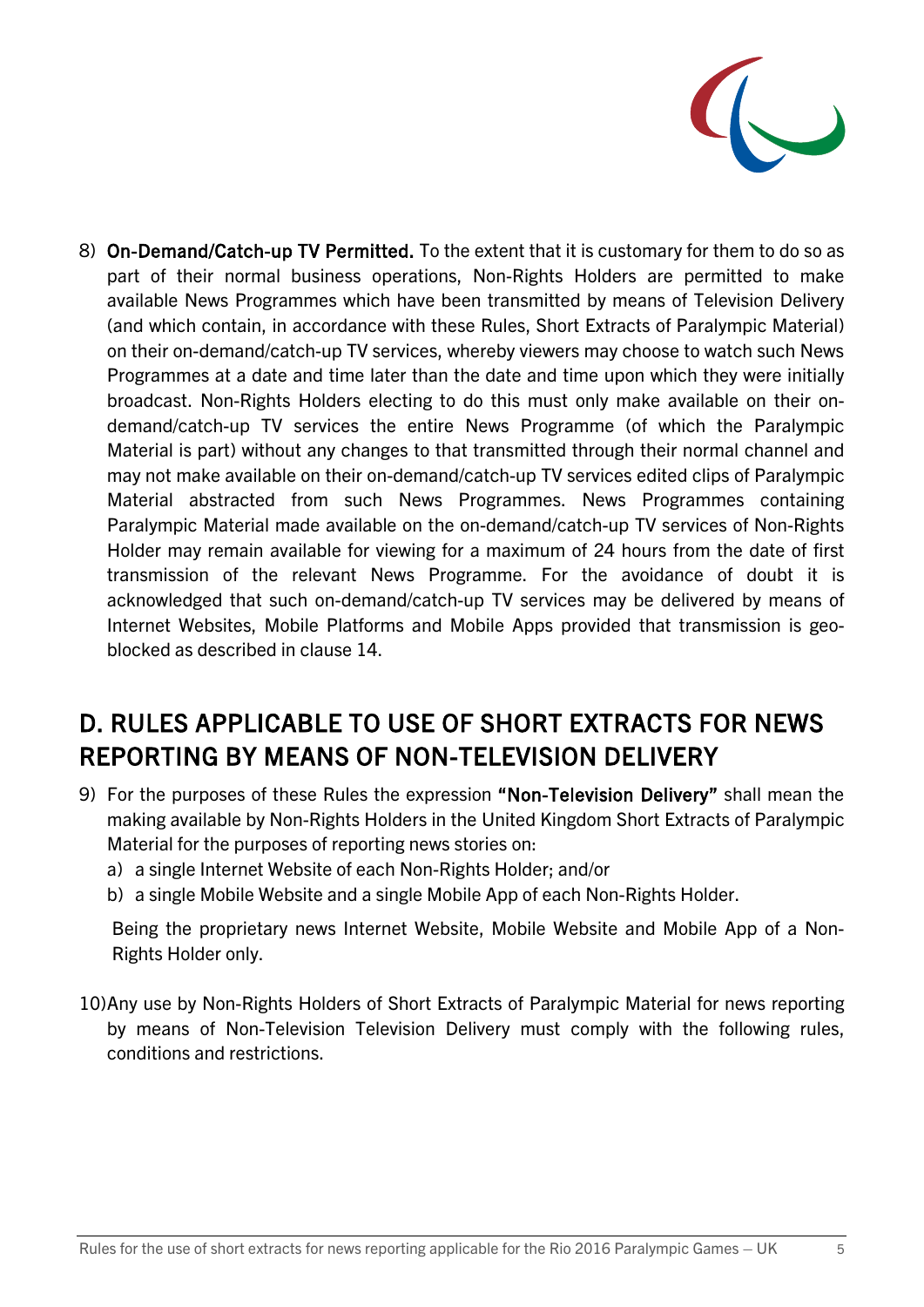

- 11)Use in Digital News Services only: Paralympic Material may only be accessible via bona fide digital news or sports news services of Non-Rights Holders, and included only in the sections dedicated to news or sports news of the Internet Website, Mobile Website or Mobile App (as appropriate) of the Non-Rights Holder ("Digital News Service"). Digital News Services must not be positioned or promoted as Paralympic or Games websites or digital services and transmission must be geo-blocked as described in Clause 14.
- 12)All use of Paralympic Material used pursuant to this section D shall remain subject to the following restrictions:
	- a) Two (2) Minutes Per Day: Non-Rights Holders may use a maximum of two (2) minutes of Paralympic Material per day in aggregate which may be included in up to 6 News and/or sports News Programmes per day provided that no Short Extract may be longer than one third of any individual event or 20 seconds whichever is the lesser. However, if the duration of an individual event is less than 20 seconds, the whole of the event can be shown.
	- B) Courtesy Credit/Rights Holder "Bug": Each use of Paralympic Material in accordance with these Rules must give an on-screen credit to C4 by leaving C4's watermark for the duration of the Short Extract and by adding a super video credit for C4 for a minimum of four seconds to read as follows: "Pictures from Channel 4" or, should the Paralympic Material not be sourced through C4, to read as follows:

"Courtesy of Channel 4". Authorised News Agencies will inform their clients of the obligation under this clause. A Non-Rights Holder shall not add its own logo to the Short Extract.

13)All other clauses in C above shall apply to this section D.

14)Geoblocking and Digital Rights Management: In respect of all Non-Television Delivery of Short Extracts of Paralympic Material, Non-Rights Holders shall use effective geo-blocking and digital rights management technology to ensure that:

- a) no person is able to receive or view Short Extracts delivered by Non-Rights Holders operating within the United Kingdom outside of that territory; and
- b) all access to the relevant Short Extract is disabled after the period referred to in C above; and
- c) no person who views or accesses any Digital News Service is able to copy or edit any such Short Extracts or forward any Paralympic Material to any other person or persons.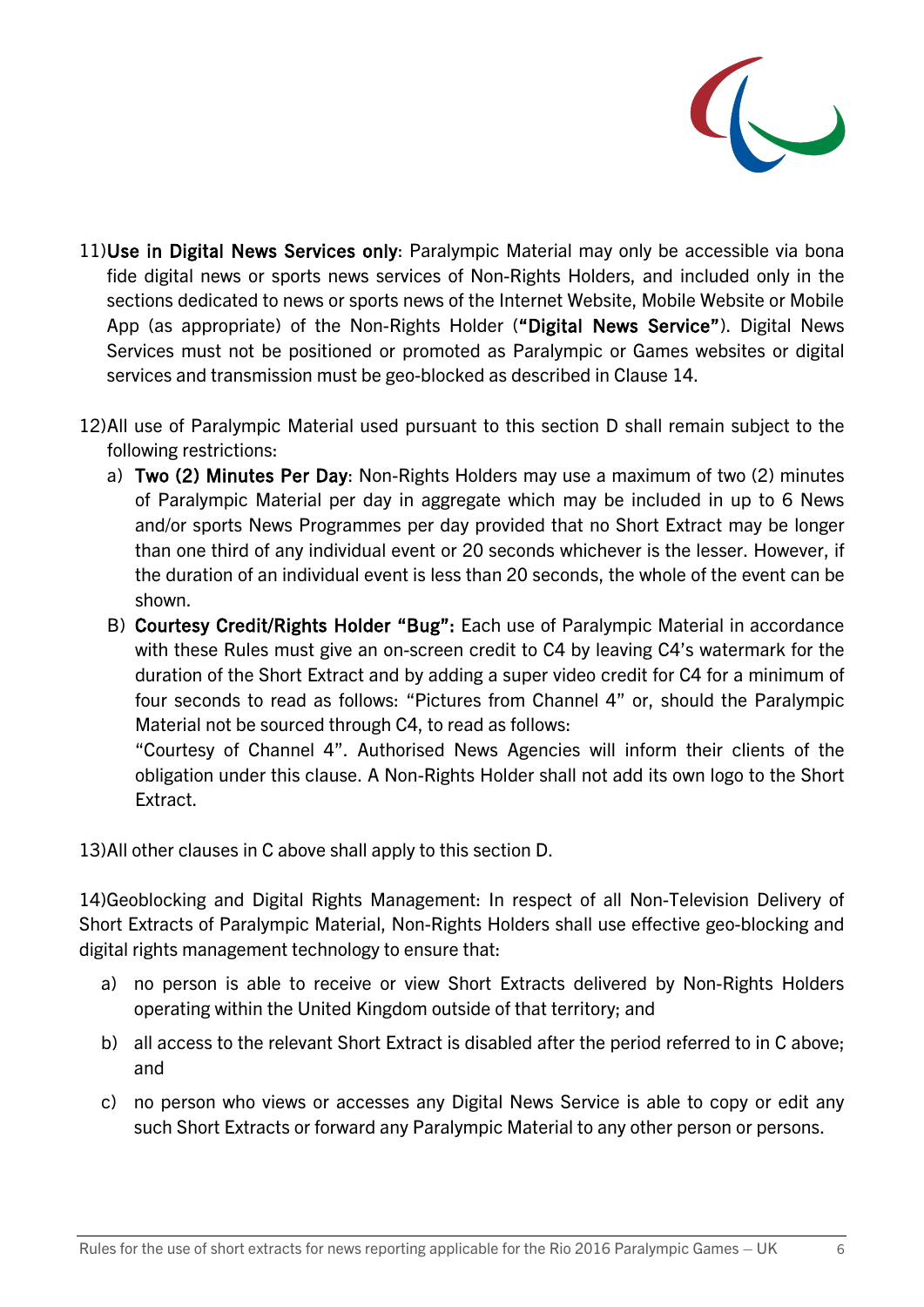

### E. RULES GENERALLY APPLICABLE ON-SITE TO ALL NON-RIGHTS **HOLDERS**

- 14)Non-Rights Holders, provided they are holders of ENR accreditation will have access, with professional video and audio equipment, to the Main Press Centre ("MPC").
- 15)Generally only Rights Holders are permitted to film within Paralympic Venues and to broadcast Paralympic Material.

However, notwithstanding the above, 'E' Accredited Media:

- a) are permitted to bring professional video and audio equipment into the MPC for the purposes of covering official press conferences. Footage taken of press conferences must be within the MPC and shall not be considered subject to the restrictions contained in these News Rules; and
- b) may exhibit, by means of Television Delivery and/or Non-Television Delivery, all or portions of press conferences that take place in the MPC, without any territorial restrictions, provided that there is a delay of at least thirty minutes from the conclusion of the press conference.
- c) will have access with professional video and audio equipment to the Olympic Park Common Domain and to all official press conferences held in the MPC as well as access, without such equipment, to other Paralympic venues, including the Paralympic Village, subject to available space and access/security procedures.
- 16)Non-Rights Holders with ENR accreditation shall not have access to Paralympic events listed as high-demand ticketed sessions.
- 17)Non-Rights Holders must:
	- a) not make available or provide Paralympic Material to any third party except that News Agencies having an agreement with the IPC may make such Paralympic Material available to their regular clients, in accordance with their standard distribution procedures, and provided always that they fully commit to (in their terms of service with their customers) all terms and conditions, rules and restrictions set out in these Rules and procure full compliance with the same by their customers;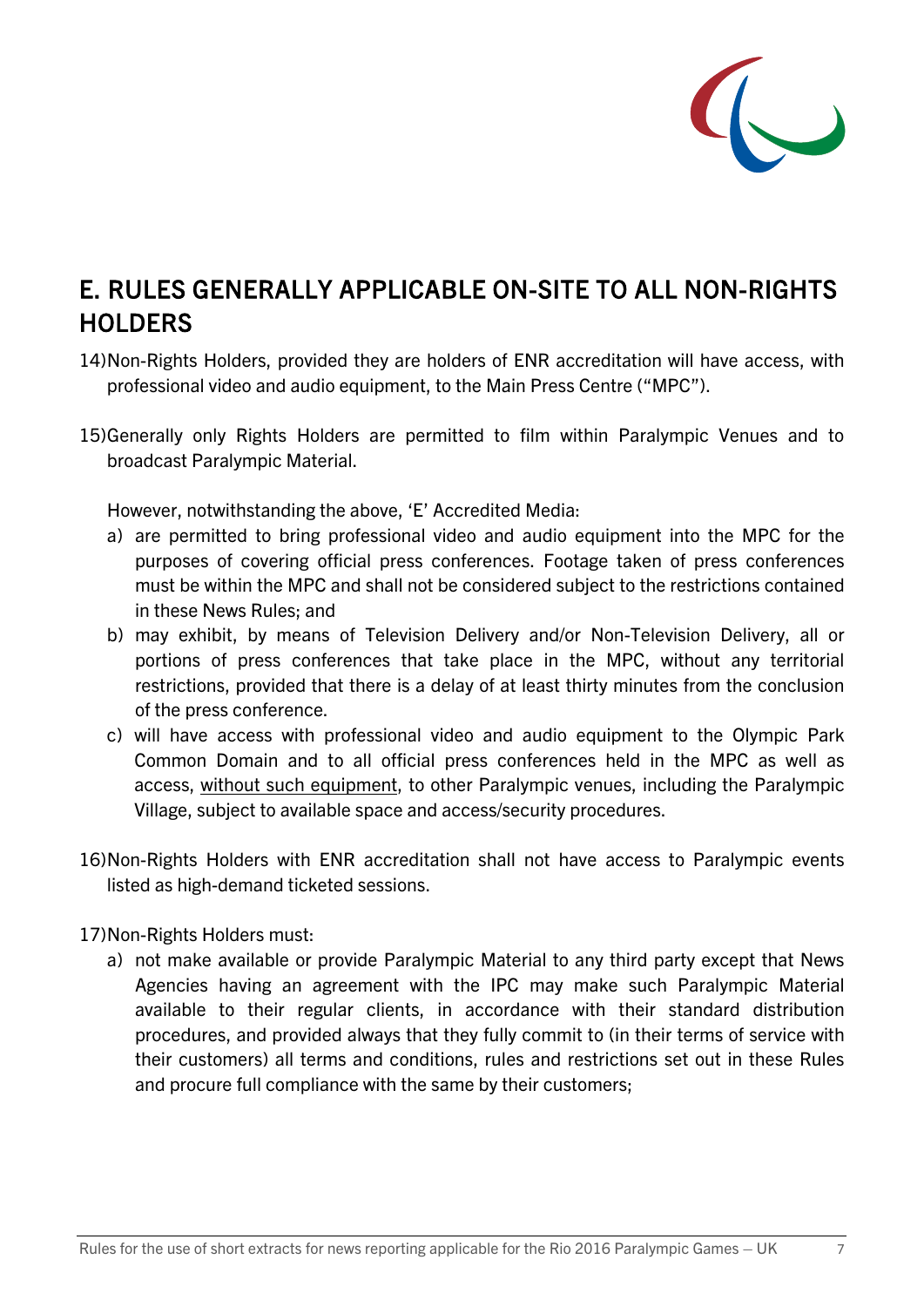

- b) ensure that no advertising, promotion, publicity or other message appears at the same time as Paralympic Material and/or at the same time as any other coverage of the Paralympic Games which contains any Paralympic imagery or Paralympic Marks (be it superimposed or on a split screen or otherwise or, in the case of Non-Television Delivery, within the video player used to display the Paralympic Material); and
- c) ensure that no advertising or other message or promotion (including any broadcast programme sponsorship) is placed before, during or after the broadcast and/or display of Paralympic Material.

#### F. RULES APPLICABLE TO NEWS REPORTING BY MEANS OF AUDIO ONLY SERVICES

- 18)Non-Rights Holder Audio-Only Services may use Paralympic Material in their News Programmes in their respective territories, under the following conditions:
	- a) Paralympic Material may be used only as a part of News programmes and/or sports News Programmes. Such programmes shall not be positioned or promoted as Paralympic Games programmes.
	- b) Non-Rights Holders shall not broadcast or originate play-by-play commentary or analogous coverage of any Paralympic Material, whether on a live or delayed basis, or any other material obtained while inside a Paralympic Venue, including interviews, except with respect to official press conferences held in the MPC, so long as there is a delay of thirty minutes from the conclusion of the press conference.
	- c) Actual commentary of competition events taped from the television coverage of the Rights Holder in the particular territory can only be used with the express written permission of the Rights Holder.
	- d) Non-Rights Holders, provided they are holders of ENR accreditation, will have access, without audio equipment, to Paralympic venues and, with audio equipment, to the MPC. Specifically, mobile telephone / Skype or equivalent voice only interviews with athletes and team officials are strictly prohibited from Paralympic Venues, including mixed zones. ENR accredited journalists are not permitted to do telephone voice reports from Paralympic Venues, including the Olympic Park Common Domain.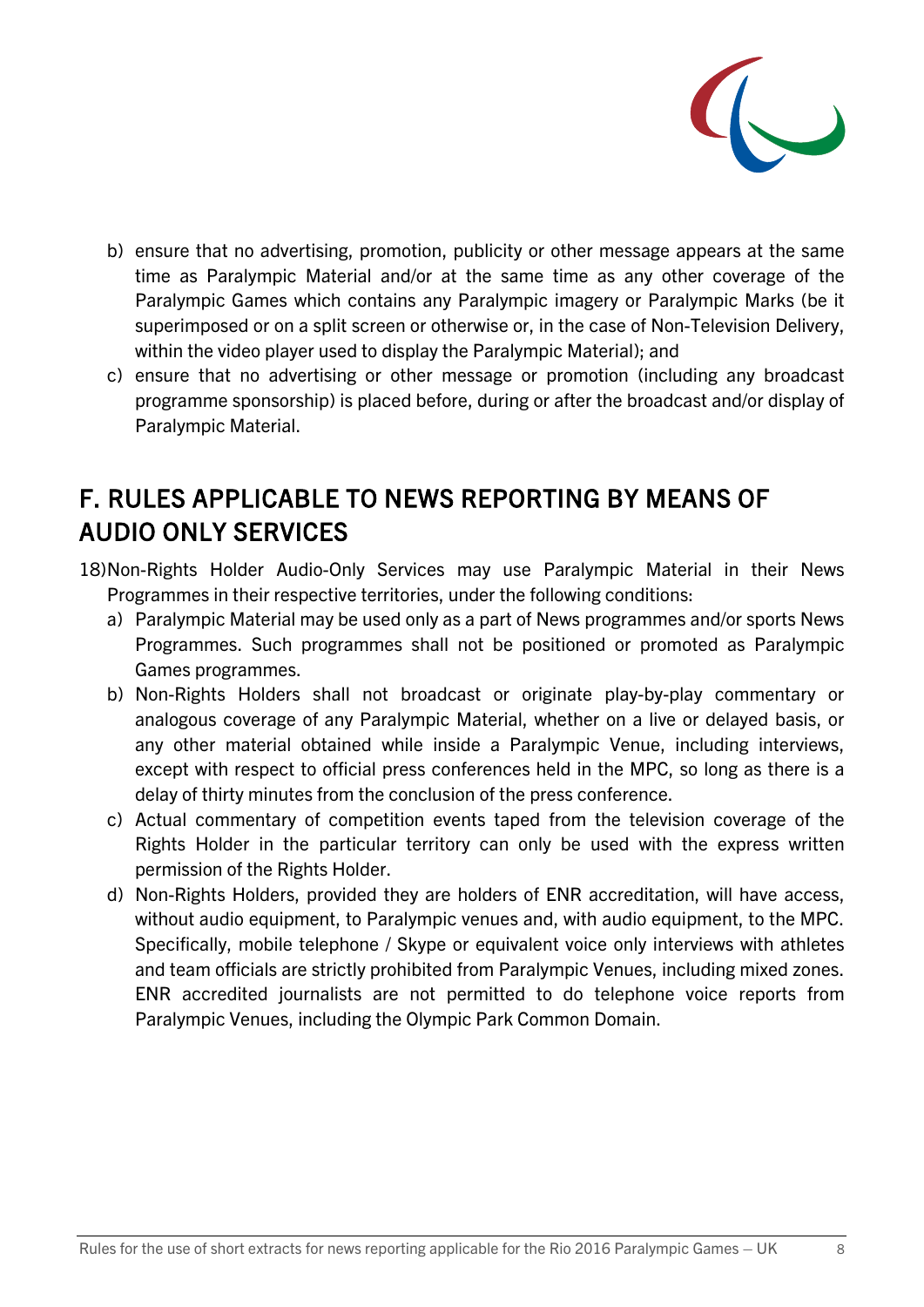

## G. OLYMPIC PARK COMMON DOMAIN

- 19)During the period from two days prior to the Opening Ceremony of the Paralympic Games until the day after the Closing Ceremony of the Paralympic Games, the Olympic Park Common Domain will be open to all ENR accredited Non-Rights Holders for the purposes of filming and recording interviews and reports, subject always to the following Rules which apply to all Non-Rights Holders:
	- a) Advertising, promotional and identification material on crew members' clothing or equipment must be minimal and unobtrusive. Rio 2016 and/or the IPC, at their discretion, may require that the advertising, promotional and identification material be removed or covered up. Promotional or other advertising material must not be distributed;
	- b) There shall be no live broadcasts or purported live or "as live" broadcasts;
	- c) An interview that is filmed in the Olympic Park Common Domain with an athlete who has competed or will compete, or accredited coach or trainer, shall be considered as Paralympic Material and, consequently, shall be subject to the conditions contained in these News Access Rules and will be included in the total of three minutes per day referred to in Part B above; and
	- d) No material filmed or recorded in the Olympic Park Common Domain may be made available to any third party, except News Agencies having an agreement with the IPC may make such material available to their regular clients, in accordance with their standard distribution procedure; and
	- e) Non-Rights Holders may not erect facilities of any type within the Olympic Park Common Domain areas at any time.

#### H. INFRINGEMENTS AND MONITORING

- 20)Rio 2016 and the IPC will monitor compliance with these Rules in the United Kingdom for the duration of the Paralympic Games.
- 21)The IPC reserves the right to revoke access permits provided to Non-Rights Holders under these Rules to the Olympic Park Common Domain for the duration of the Paralympic Games in the event of any breach and to take other steps to secure compliance with these rules and prevent risk of future breaches. The accreditations of any organisation or person(s) accredited at the Paralympic Games may be withdrawn without notice, at the discretion of the IPC, for purposes of ensuring compliance with these Rules.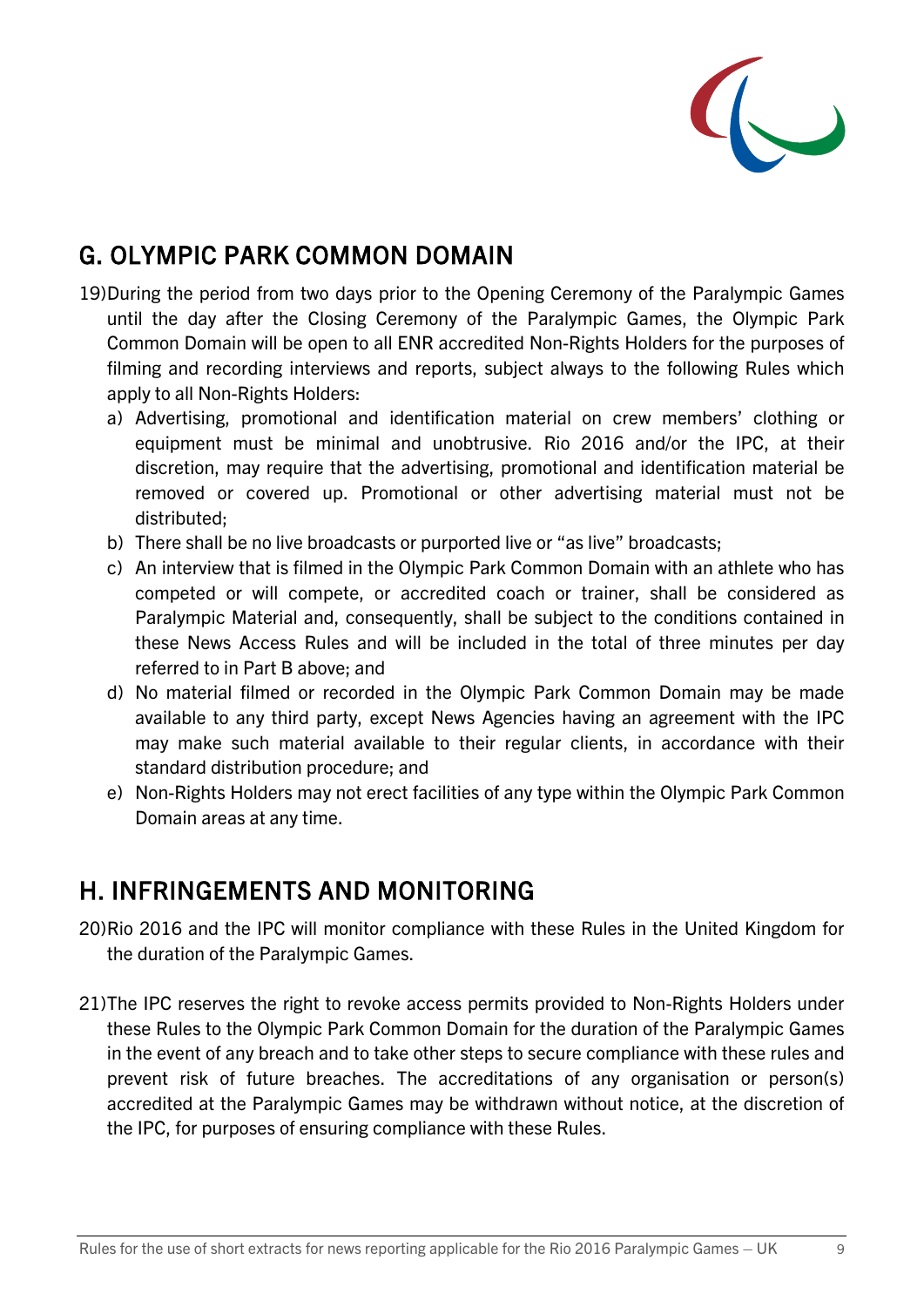

- 22)These Rules shall be in effect from the opening of the Paralympic Villages, 31 August 2016, until the closing of the Paralympic Villages, 19 September 2016. The IPC reserves the right to amend these Rules as it deems appropriate. The IPC Governing Board shall be the final authority with respect to the interpretation and implementation of these Rules.
- 23)Any dispute, controversy or claim arising from or in connection with the execution or interpretation of these News Access Rules or breach thereof not resolved after exhaustion of the legal remedies established by the IPC, and which cannot be settled amicably, shall be submitted exclusively to the Court of Arbitration for Sport ("CAS") for final and binding arbitration in accordance with the Statute and Regulations of the CAS. The decisions of the CAS shall be final, binding and non-appealable.

#### I. DEFINITIONS

"All-News Channel" means a channel which has news as its sole or predominant content.

"All-Sports Channel" means a channel which has sports as its sole or predominant content.

"All-Sports News Channel" means a channel which has sports news as its sole or predominant content.

"Audio-only Service" means any service for the transmission and/or delivery of audio-only media content, including without limitation radio stations and so-called "Internet radio" services.

"Authorised News Agency" means a News Agency which has an agreement with the IPC to report upon and syndicate news stories relating to the Games, which stories may include Short Extracts of Paralympic Material.

"Bona Fide News Organisation" is an organisation which provides news services as one of its principal services or as its only service.

"Digital News Service" has the meaning set out in clause 11.

"E Accredited Media" means written press, photographers and other Non-Rights Holders who have been accredited to report on the Paralympic Games.

"ENR" means accredited Non-Rights Holder.

"Games Marks" means the official emblem, mascot, pictograms and other identifications, designations, logos and insignias identifying the Paralympic Games and does not include the Paralympic Symbol.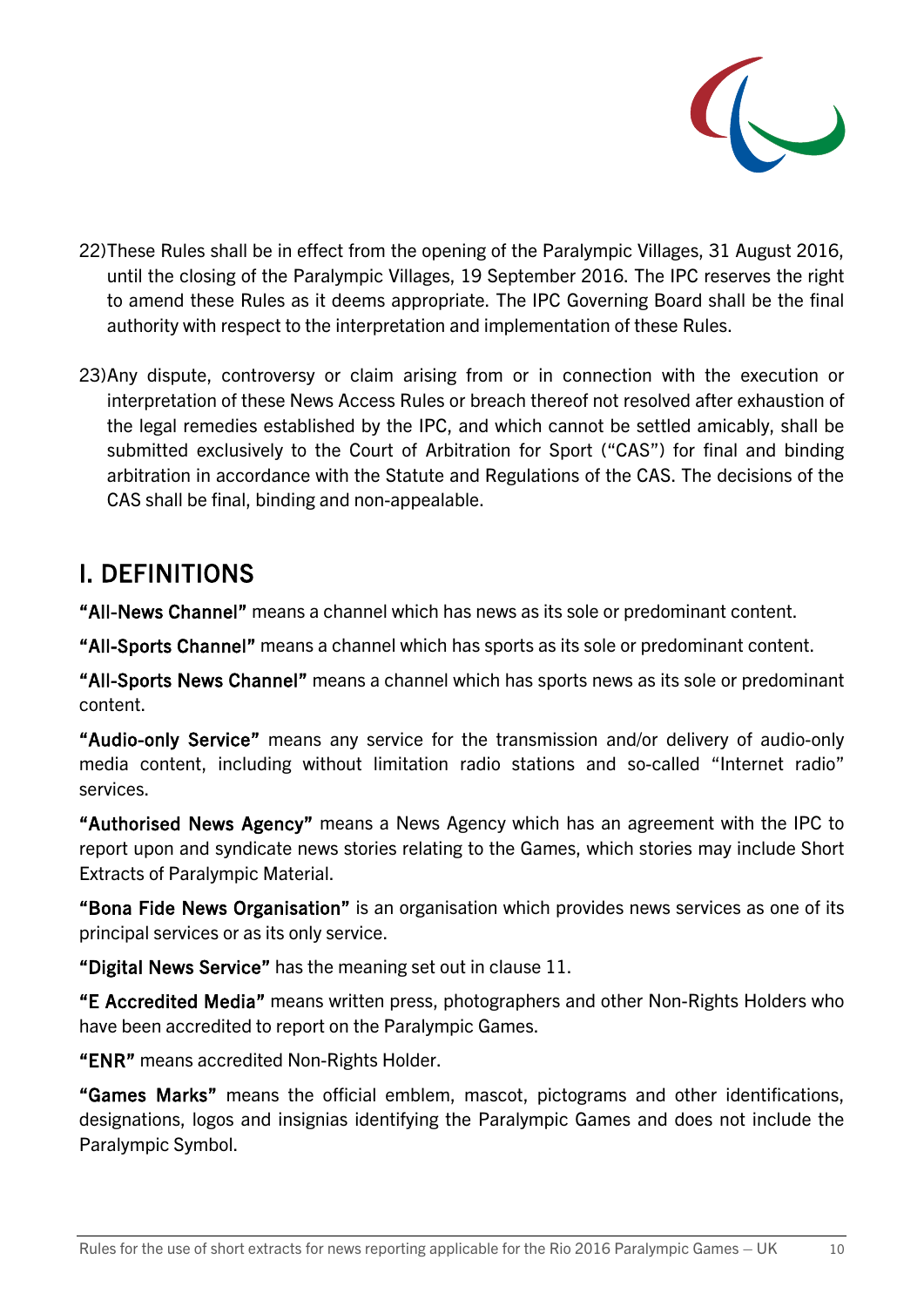

"IBC" means the International Broadcast Centre.

"Internet" means the network of interconnecting computer systems known as the Internet which transfers data using Internet Protocol (IP).

"Internet Website" means a set of interconnected webpages, accessible via the Internet usually including a homepage and prepared and maintained as a collection of information and resources by a person, group, or organization.

"IPC" means the International Paralympic Committee.

"Mobile App" means a software application developed for use on mobile devices and tablets that use a particular mobile operating system, which application delivers, inter alia, audio-visual content to particular mobile devices that use that mobile operating system;

"Mobile Platform" means any network or service that uses mobile communications standards and protocols for the delivery of voice, data and audio-visual services.

"Mobile Website" means any Internet website that is customised or optimised for viewing on mobile devices.

"MPC" means the Main Press Centre.

"News Agency" means a media organisation whose primary business is the reporting and syndicating of news.

"News Media Organisation" means any national or international publisher of news in hard copy or electronic format, including without limitation, newspapers, online news services, and Internet portals.

"News Programmes" means bona fide news or sports news programmes of which the actual news or sports news element constitutes the main feature.

"Non-Rights Holder" shall have the meaning as set out in paragraph A.

"OBS" means the Olympic Broadcasting Services, the host broadcaster of the Paralympic Games.

"Olympic Park Common Domain" means the primary Paralympic site in the Barra Zone in Rio de Janeiro which contains multiple Paralympic Venues including the Olympic Aquatic Centre, the Olympic Tennis Centre, the Rio Olympic Arena, the Rio Olympic Velodrome, the Carioca Arenas 1-3, the Future Arena, the Olympic Village and numerous other facilities. For the sake of these News Access Rules, the IBC and MPC are located outside the Olympic Park Common Domain.

"Paralympic Games" or "Games" means the Rio 2016 Paralympic Games.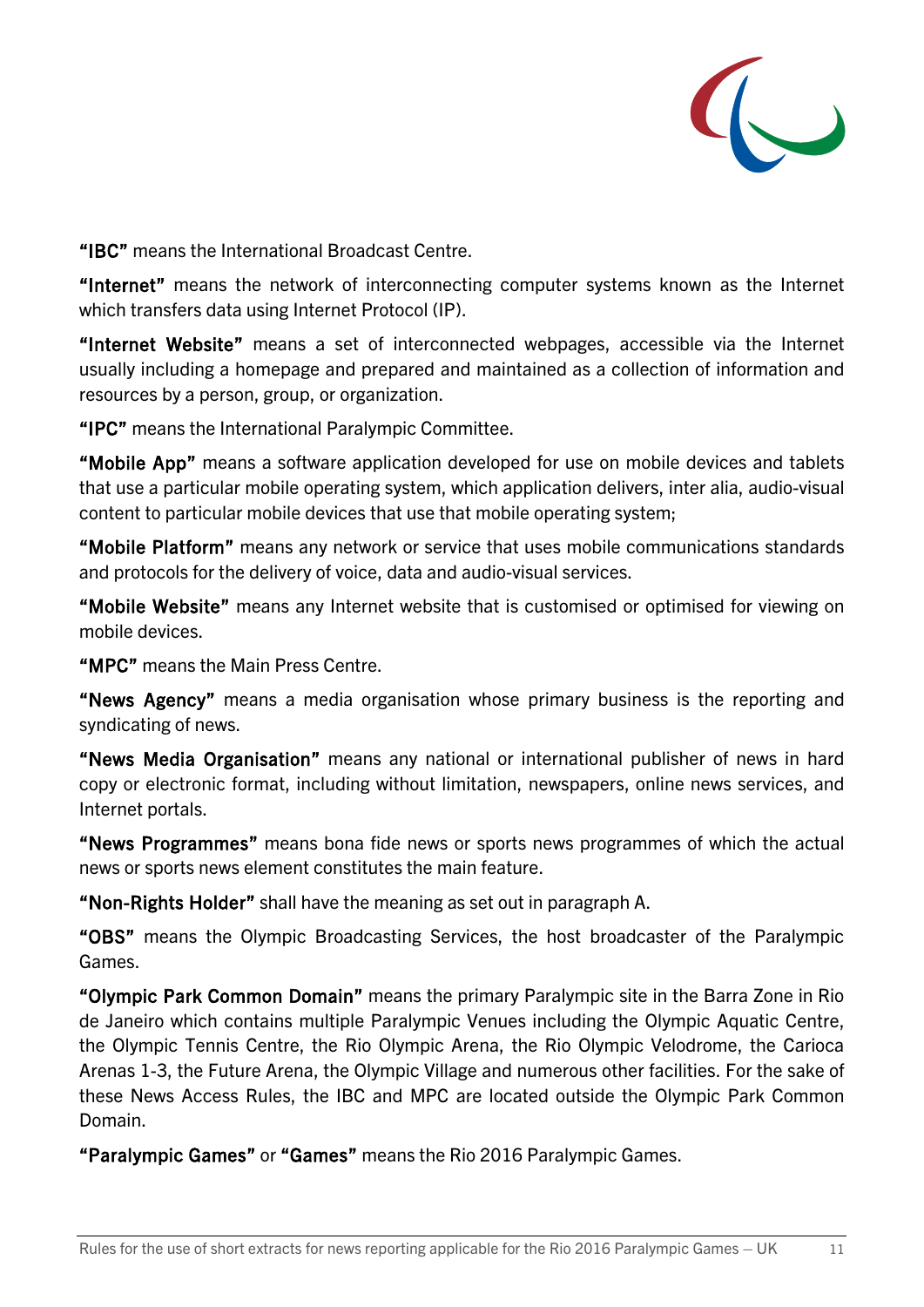

"Paralympic Games Period" means the period from 31 August 2016, until the closing of the Paralympic Villages, 19 September 2016.

"Paralympic Marks" means the Paralympic Symbol and the Games Marks.

"Paralympic Material" means sounds or images of any Paralympic event, wherever and whenever broadcast and however sourced, including sporting action, Opening and Closing ceremonies, medal ceremonies or other activities which occur at Paralympic Venues or which take place in any of the venues as part of the events and activities organised by Rio 2016 during the Games Period (but not interviews before, during or after the event).

"Paralympic Symbol" means the Three Agitos.

"Paralympic Venues" shall include all venues which require a Paralympic accreditation card or ticket to gain entry, including the Paralympic Villages, Village Square, the competition venues, the training and practice venues and the Olympic Park Common Domain.

"Radio Broadcaster" means any operator of an Audio-only Service.

"Rights Holding Broadcaster/Rights Holder" means an organization which has been granted the right to broadcast the Paralympic Games in a particular territory.

"Rio 2016" means the Organising Committee of the Paralympic Games of 2016 in Rio de Janeiro, Brazil.

"Short Extract(s)" means unedited clip(s) or unedited excerpt(s) taken from Paralympic Material that is continuous recording of the Paralympic event without cuts or editing.

"Simulcast" means in relation to a channel transmitted by means of Television Delivery the simultaneous transmission of the entire programming content in the same order and at the same time on and by means of a media distribution platform different to the one on which the channel is carried (which may include without limitation Internet and Mobile Platforms).

 "Television" means the transmission of audiovisual television programming by means of electronic signals (including without limitation by means of analogue terrestrial television, digital terrestrial television, satellite television, cable television, IPTV and mobile broadcasting technology).

"Television Broadcaster" means a media company organization which broadcasts one or more television channels by means of, inter alia, Television Delivery.

"Television Delivery" means the delivery of television programmes to viewers by means of Television.